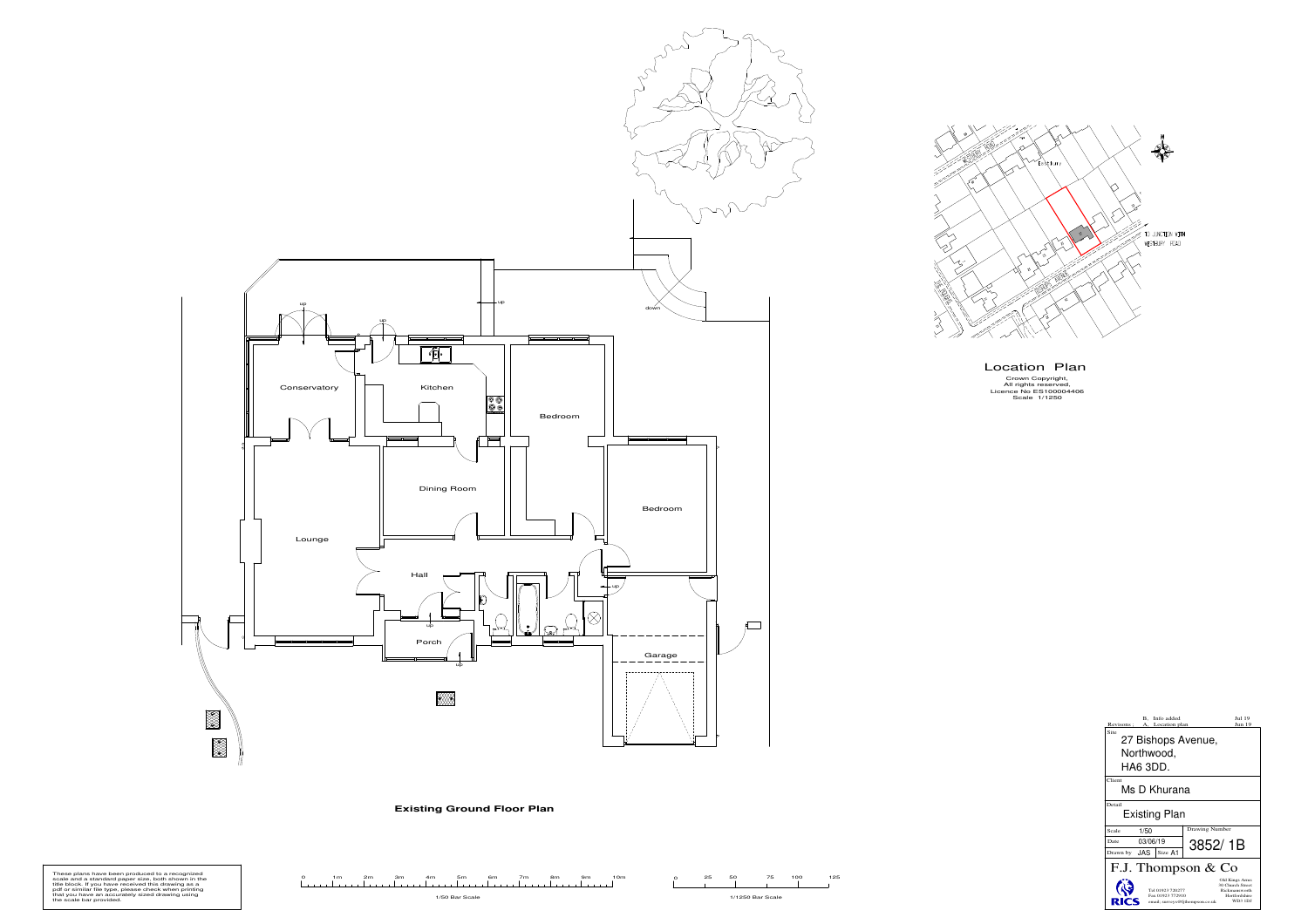





## **Existing Front Elevation**

## **Existing Right Side Elevation**



**Existing Rear Elevation**

**Existing Left Side Elevation**

1/100 Bar Scale



These plans have been produced to a recognized scale and a standard paper size, both shown in the title block. If you have received this drawing as a pdf or similar file type, please check when printing that you have an accurately sized drawing using the scale bar provided.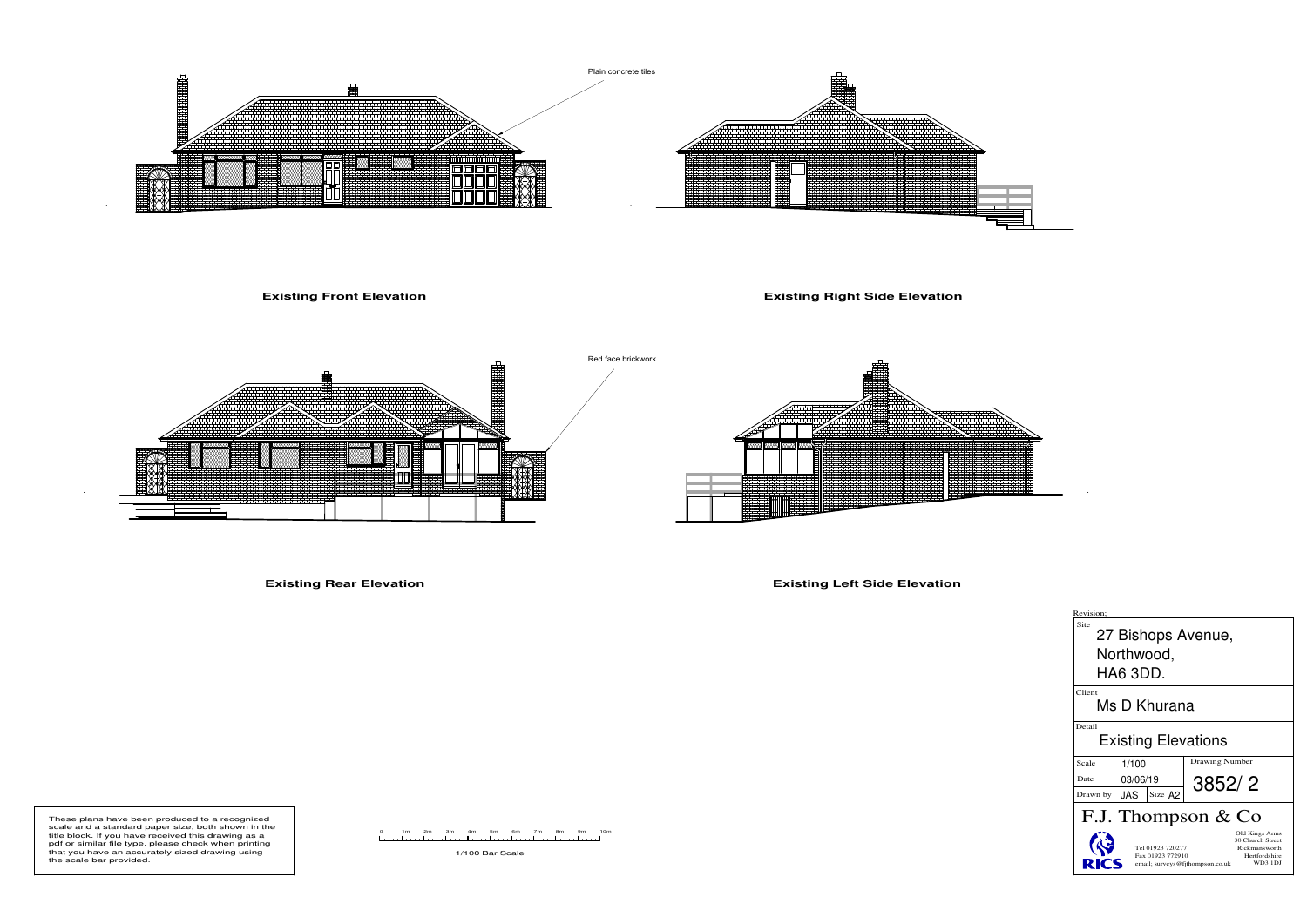1/50 Bar Scale

0 1m 2m 3m 4m 5m 6m 7m 8m 9m 10m

## **Proposed Ground Floor Plan**

These plans have been produced to a recognized<br>scale and a standard paper size, both shown in the<br>title block. If you have received this drawing as a<br>pdf or similar file type, please check when printing<br>that you have an ac



**Proposed Lower Ground Floor Plan**

| Revisons;                                                                                                                                                         |                |  |  |  |  |  |  |
|-------------------------------------------------------------------------------------------------------------------------------------------------------------------|----------------|--|--|--|--|--|--|
| Site<br>27 Bishops Avenue,                                                                                                                                        |                |  |  |  |  |  |  |
| Northwood,                                                                                                                                                        |                |  |  |  |  |  |  |
| HA6 3DD.                                                                                                                                                          |                |  |  |  |  |  |  |
| Client<br>Ms D Khurana                                                                                                                                            |                |  |  |  |  |  |  |
| Detail<br><b>Proposed Plan</b>                                                                                                                                    |                |  |  |  |  |  |  |
| 1/50<br>Scale                                                                                                                                                     | Drawing Number |  |  |  |  |  |  |
| 24/08/20<br>Date                                                                                                                                                  | 3852/16        |  |  |  |  |  |  |
| Drawn by <b>JAS</b><br>Size A1                                                                                                                                    |                |  |  |  |  |  |  |
| F.J. Thompson & Co                                                                                                                                                |                |  |  |  |  |  |  |
| Old Kings Arms<br>30 Church Street<br>Tel 01923 720277<br>Rickmansworth<br>Fax 01923 772910<br>Hertfordshire<br><b>WD3 1DJ</b><br>email; surveys@fjthompson.co.uk |                |  |  |  |  |  |  |